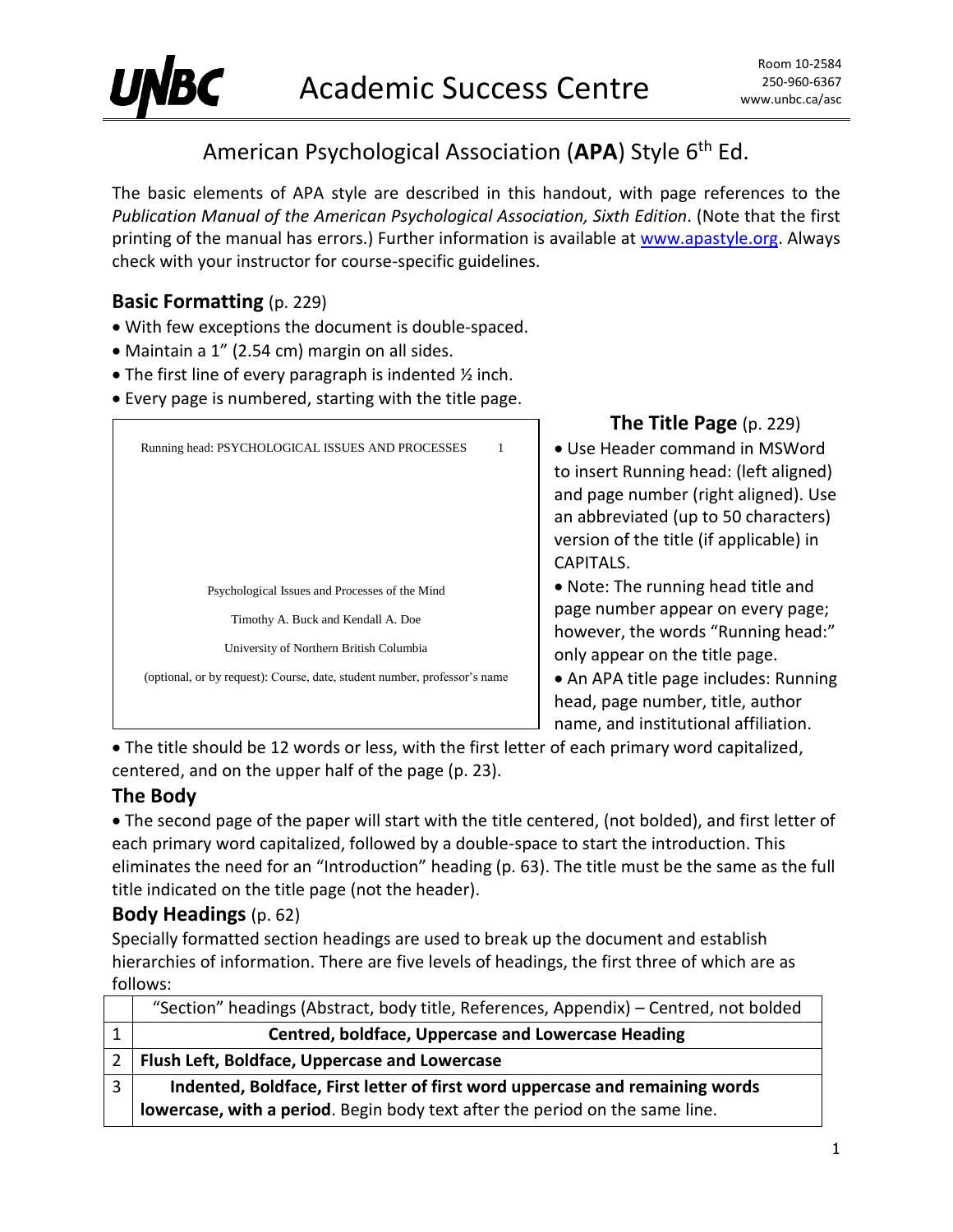# **In-Text Citations**

### **Citation Basics**

- Any information or idea that is not your own must be referenced in-text (p. 169) and in the reference list. The in-text reference must include the author's last name and publication date.
- There are two types of in-text citations with different formatting rules, based on whether the name of the author(s) is used in the sentence (p. 177). The following two examples pertain to paraphrased information:
	- o Nonparenthetical: Samson and Tranget (2000) describe the effective...
	- o Parenthetical: ...the effective radius (Samson & Tranget, 2000).
- If the reference is a direct quotation, you must also include the exact page number after the date:
	- $\circ$  "... in this manner" (Jones et al., 2012, p. 65).
	- o Smith and Brown (1999) suggest that "the number of …" (p. 298). [Note that the year always follows the author's name.]
- Direct quotations of 40 or more words use freestanding block quotations. Do not use quotation marks and indent ½" (p. 92, 170-71).

## **Citations for Works with Varying Numbers of Authors** (p. 175-177)

- If you are citing two authors, you must separate the last names with an " $\&$ ":
	- o (Berk & Lang, 2002). Cite both names every time the reference occurs.
- If you are citing multiple authors, use the "&" before the last author:
	- o (Berk, Lane, & Mayer, 2002).
- If you are citing a source with multiple authors, i.e. (Berk, Lane, & Mayer, 2002), after the initial citation you may abbreviate to:
	- o (Berk et al., 2002).
- When a source has six or more authors, cite only the surname of the first author followed by et al. For example, an in-text citation for work by Berk, Lane, Mayer, Jackobson, Owen, & Kramer would be (Berk et al., 2002). (In the references page you must cite ALL authors, up to seven; see p. 198, example 2, for referencing sources with more than seven authors.)
- Remember to keep authors' names in the same order as in the publication.

**References** (p. 180-192; also see examples on the next page)

- The references section starts on a new page with the title References centered (not bolded).
- All references are in alphabetical order by author's last name (of the first author in the case of a reference with multiple authors). Group authors, such as associations or government agencies, are alphabetized by the first significant word of the name. If there is no author, alphabetize the work by the first significant word of the title (p. 183).
- Each line is double-spaced.
- Each reference starts left-justified; subsequent lines of that reference must be indented by  $\frac{1}{2}$ " (this is called a "hanging indent").

### **See the sample papers in the** *APA Manual***, p. 41-59.**